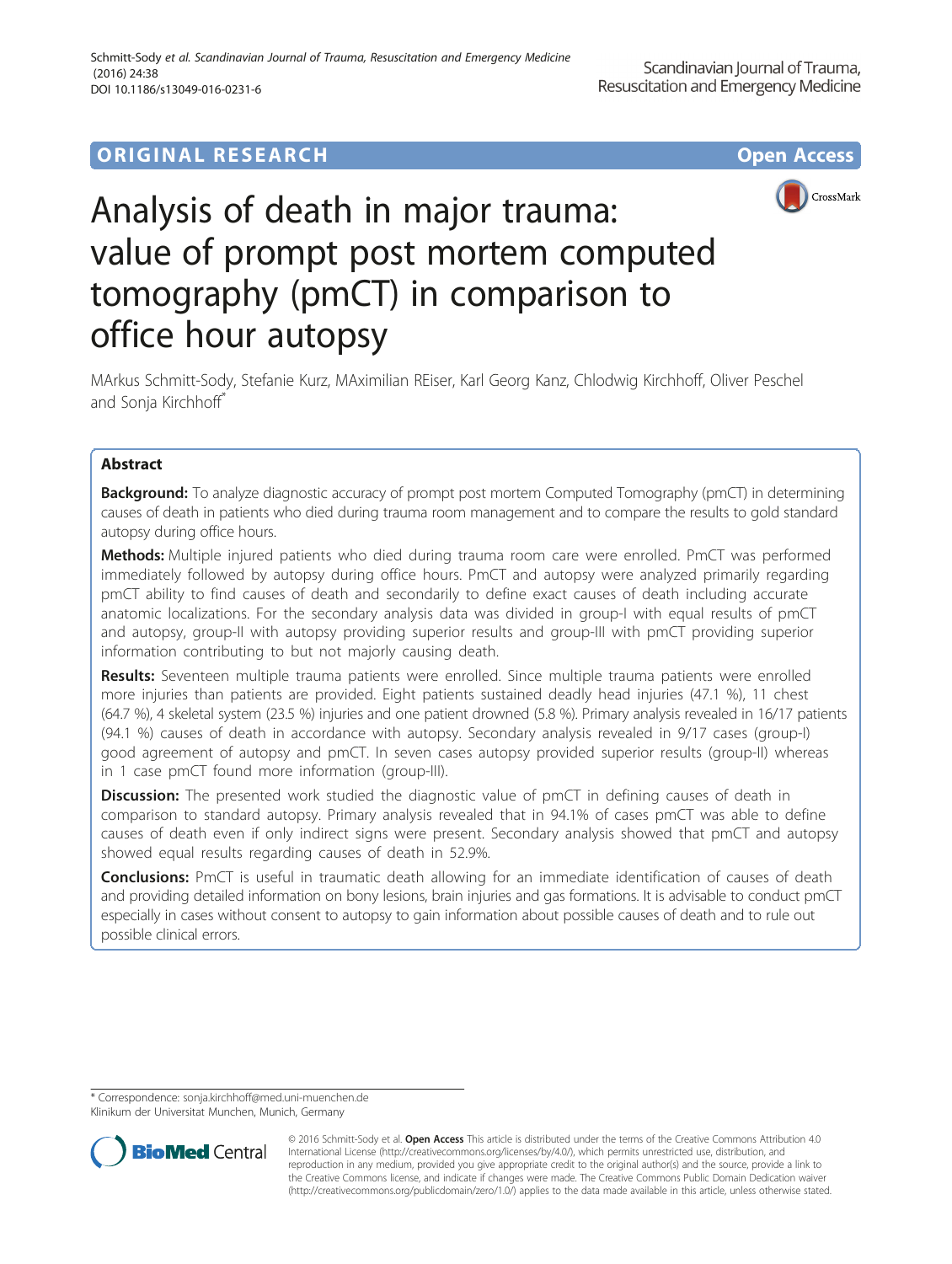# Background

Trauma is the leading cause of death in young adults between 15 and 35 years [[1, 2](#page-7-0)]. According to the German trauma registry 5.2 % of all multiple injured patients decease already during the early posttraumatic phase while undergoing trauma room management [\[3](#page-7-0)]. Therefore further analysis is necessary to clarify causes of death, particularly in case of unsuccessful resuscitation efforts. In this context a critical review of literature revealed that autopsy proved approximately 30 % of clinically defined causes of death as wrong [\[4](#page-7-0)–[7](#page-7-0)]. Although autopsy is still the gold standard of postmortem examination, its number has significantly decreased over the years due to emotional, legal or religious reasons [\[4](#page-7-0)]. On this account non-invasive postmortem exams gain in clinical importance. In this regard Postmortem computed tomography (pmCT) has been shown by several authors to be a promising technique for either supplementing autopsy or, in case of declined autopsy, replacing it. However, a stringent analysis of the diagnostic value of pmCT in comparison to standard autopsy in defining potential causes of death in patients who died during the early posttraumatic phase has yet not been performed.

Therefore the aim of this study was to analyze pmCT fndings and its ability in primarily finding causes of death and secondarily defining deathrelated diagnoses in multiple trauma patients deceased during trauma room management in comparison to autopsy especially in cases of unsuccessful resuscitation efforts to possibly rule out additional clinical maltreatment.

# **Methods**

The study was approved by the local board of ethics (reference-nr 151-08).

#### Subjects

The primary inclusion criteria was admittance to our Level-I-trauma-center between 1999 and 2007 due to major trauma with a consecutive need of resuscitation and declaration of death in consensus by the trauma team. Another inclusion criteria was the performance of autopsy following pmCT during office hours. Also the corresponding autopsy reports as well as the medical charts needed to be available for the analysis.

#### Postmortem computed tomography (pmCT)

Corpses of the deceased trauma-patients underwent CT 5 to 60 min after death was declared. CT without intravenous contrast agent was performed with all inserted medical equipment e.g. endotracheal tubes, central lines, left in place. From 1999 until 2005 CT was acquired on a 4-slice-CT-scanner (Proven-Excellence, SomatomSensation-4, Siemens-Medical-Solutions, Germany) and from 2006 to 2007 on a 64-multi-slice-scanner (Light-Speed VCT 64, GE-Healthcare Massachusetts, USA).

The pmCT-exam comprised a CT of the head, the entire spine, thorax, abdomen including pelvis and proximal upper thighs so that the pmCT was comparable to a multiple trauma CT scan, allowing thereby an optimal comparability since in many cases a multiple trauma CT was performed earlier in the diagnostic trauma room workup.

For performing head CT a slice thickness of 2.5 mm was used on the 64-slice scanner, 2 and 5 mm respectively on the 4-slice scanner using a sequential protocol. Regarding CT exams of thorax and abdomen on the 64-slice scanner a slice thickness of 1.25 mm was used compared to a slice thickness of 5 mm on the 4-slice scanner.

PmCT-data was evaluated in a consensus-reading by one expert forensic board-certified radiology fellow and one board-certified forensic pathology fellow whereas both modalities were blinded against each other. The evaluating radiologist was blinded to clinical as well as to autopsy data.

#### Autopsy

Autopsy was performed according to common standards of the German Government guidelines (§87,89 German-Code-of-Criminal-Procedure). Subjects were examined at our University Institute of Legal Medicine 2 to 98 h after death during office hours. Autopsy-data were retrospectively analysed.

#### Comparison pmCT-autopsy

Cause of death was defined as one or more combined injuries not accordable with life assigned to one organ or organ-system e.g. brain-stem incarceration due to intracranial hemorrhage and consecutively increased intracranial pressure.

#### Primary analysis

Causes of death defined in autopsy were recorded and compared in detail to pmCT-results for agreement. For the primary analysis potential causes of death determined by pmCT were considered as true-positive even if the definition of the exact anatomic region attributable to the cause of death was not definitely possible e.g. huge amount of blood within the chest defined as bleedto-death due to vascular lesions not exactly pinpointable on pmCT.

#### Secondary analysis

For the secondary analysis data was divided into group-I (matching diagnoses) revealing equal findings in pmCT and autopsy regarding cause of death as well as its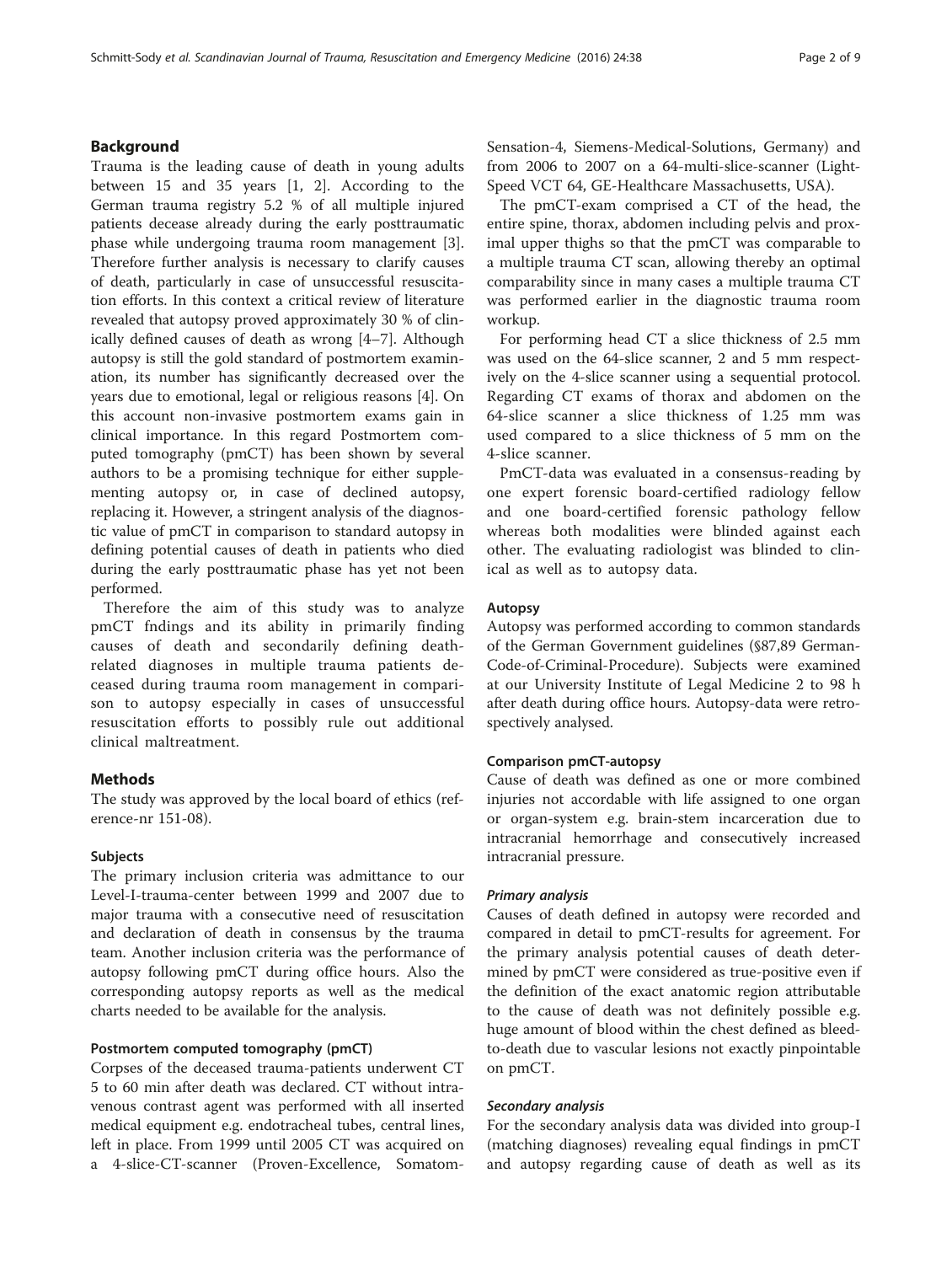anatomic localization, in group-II (overlapping diagnoses) where autopsy provided more information regarding the exact cause of death and its anatomic localization and in group-III (death-related diagnoses) where pmCT provided additional information regarding diagnosis contributing to but not majorly causing death.

In addition, pmCT and autopsy were evaluated for other findings besides causes of death. These findings were recorded and compared to be able to carve out additional advantages of pmCT.

#### Data-analysis

The inter-reader agreement of causes of death in autopsy and pmCT respectively was determined using the Cohen-K-test as statistical measure of inter-reader agreement for qualitative items.

# Results

### **Subjects**

In the study period between the years 1999 and 2007 overall 55 patients died for any reason in the trauma room of our level I University Trauma center. According to our inclusion criteria only patients who were admitted for major trauma with the need of resuscitation either in the trauma room or during emergency surgery being terminated on a consensus decision of the trauma team were enrolled. Since the presented work is a comparison study between PMCT and autopsy another inclusion criteria was the performance of autopsy and consequently available forensic as well as clinical chart and data respectively. Therefore only the small number of 17 patients met our inclusion criteria over this rather long study period.

Seventeen patients were enrolled (12 (71 %): male; 5 (29 %): female) with a mean age of 41.7 years (age-range 23–68 years). Eleven (65 %) patients sustained traffic accidents, two (12 %) had downfalls, one (6 %) sustained a train-accident and three (18 %) patients suffered from other accidents. Regarding emergency-procedures performed after admittance to the trauma-room 14 patients underwent CPR whereas in eight cases CPR was performed along with thoracotomy and even open heart massage  $(n = 6)$ . Emergency-laparotomy was performed in six patients and another two patients received external ventricular drainage. All patients deceased in the trauma-room whereas six patients were admitted under resuscitation.

PMCT examinations in the years 1999 until 2005 were performed on a 4-slice CT scanner so that the experience of analyzing pmCT images was higher compared to an only two years examination-experience of the 64-slice scanner. However, the accuracy of the diagnoses was quite higher on the 64-slice scanner especially regarding

pathologies of the parenchymal organs due to improved scanning parameters. Though, there was no statistical significant difference regarding sensitivity and specificity regarding pmCT diagnoses detectable.

#### Cause-of-death - autopsy

Since multiple trauma patients were enrolled more injuries than patients are described. Eight patients sustained deadly head injuries (47.1 %), 11 thoracic (64.7 %), 4 skeletal system-injuries (23.5 %) and 1 patient drowned (5.8 %).

#### Primary analysis

PmCT found in 16/17 patients (94.1 %) causes-of-death comparable to autopsy. Only one patient presented no pathological pmCT-findings whereas autopsy defined chest as region- and suffocation as cause of death.

#### Secondary analysis

Overall in 52.9 % (nine cases) good agreement in autopsy and pmCT resulted (group-I, Table [1](#page-3-0)). In 41.2 % (seven cases) autopsy provided superior results compared to pmCT (group-II, Table [2](#page-3-0)) and in 5.8 % (one case) pmCT found more information than autopsy regarding diagnosis contributing to but not majorly causing death (group-III, Table [3\)](#page-4-0).

#### Group-I - matching diagnoses

66.7% of group-I-patients showed injuries to the head/ neck-region, 44.4 % were thoracic pathologies. Deadly injuries of the skeletal-system were diagnosed in 33.3 % of the cases (Table [1\)](#page-3-0). One patient showed fluid-filled bronchia/trachea associated with signs of severe lungbut also brain-edema on CT. Knowing the fatal incident the diagnosis drowning was stated based on pmCTfindings and confirmed by autopsy. In case ID8 pmCT considered pleural effusion and hematothorax as indirect signs of bleed-to-death, thus cause of death was considered true-positive in the primary analysis. It was not possible to state the direct diagnosis of an aortic rupture and exact anatomic localization respectively on pmCT. However, this patient was included in group-I since he died not only due to thoracic pathologies but due to a combination of head/neck and chest-pathologies correctly diagnosed on pmCT (Table [1\)](#page-3-0) (see Fig. [1\)](#page-4-0).

#### Group-II overlapping diagnoses

In all cases enrolled in group II injuries to the thoracic region were considered as cause of death. In the majority of cases (57.1 %) rupture of the aorta was determined as cause of death.

In two cases additional skeletal injuries and in another two cases additional head/neck injuries were relevant for the cause of death (Table [2](#page-3-0)).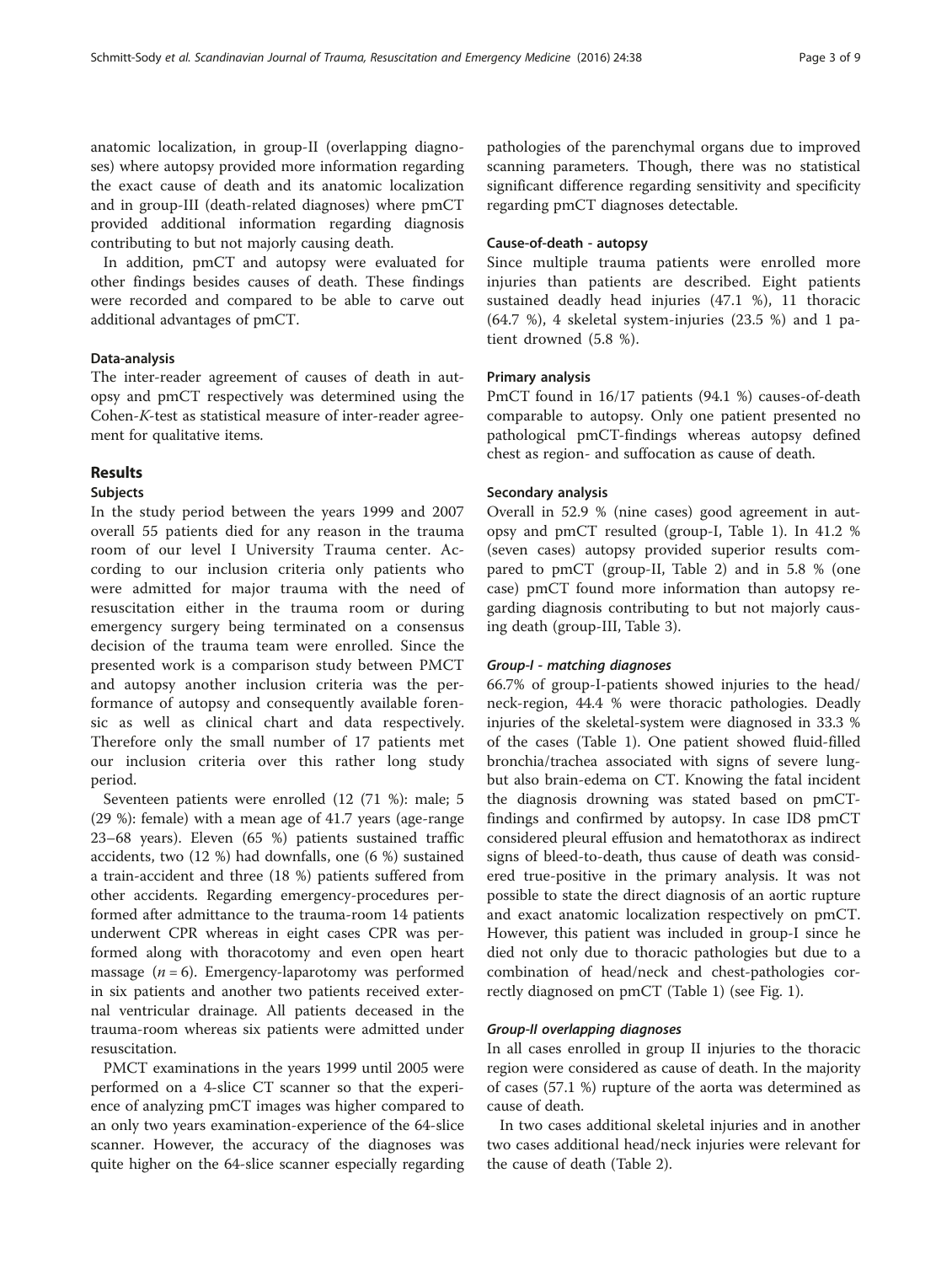| ID             | Cause of death - pmCT                                                                                                                                                                                                                                                  | Cause of death - autopsy                                                                                                                                                                                                         | Region of death<br>causing injury |
|----------------|------------------------------------------------------------------------------------------------------------------------------------------------------------------------------------------------------------------------------------------------------------------------|----------------------------------------------------------------------------------------------------------------------------------------------------------------------------------------------------------------------------------|-----------------------------------|
|                | subtotal amputation pelvic half/thigh amputation os ilium,<br>open book fracture                                                                                                                                                                                       | amputation pelvis with consecutive blood loss                                                                                                                                                                                    | Skeletal system                   |
| $\overline{7}$ | brain steem bleeding, incarceration foramen magnum<br>avulsion cervical myelon (C1/2)                                                                                                                                                                                  | basal skull fracture, brain bleeding, incarceration of<br>medulla oblongata                                                                                                                                                      | head/neck                         |
| 8              | Multiple trauma: complex dislocated fracture skull/foramen<br>magnum, subarachnoidal bleeding, ventricle tamponade<br>brain edema, incarceration suspected aortic root rupture,<br>hematothorax, lung contusion,<br>Tension pneumothorax, disruption pericardium/heart | multiple trauma: destruction of basal skull, disruption<br>of pons/medulla oblongata, ventricle tamponade, diffuse<br>intracerebral bleeding disruption of lung/pericardium/heart,<br>rupture of aortic root, hematothorax       | head/neck<br>chest                |
| 13             | intracerebral, subdural, subarachnoidal bleeding brain<br>edema, basal incarceration                                                                                                                                                                                   | bloody destruction, herniation frontal/temportal lobe<br>with so-called intravital brain necrosis                                                                                                                                | head/neck                         |
| 14             | impression fracture skull brain edema, incarceration lung<br>contusion DD signs of aspiration                                                                                                                                                                          | brain injury with occipital impression fracture, brain<br>contusion, brain edema blood aspiration lung                                                                                                                           | head/neck<br>chest                |
| 16             | brain edema atlas ring fracture, dislocated dens axis,<br>intraspinal bleeding avulsion vertebral artery, suspected<br>marrow injury cervical spine                                                                                                                    | gaping disconnection 1st and 2nd cervical vertebrae,<br>atlas ring fracture with rupture upper cervical marrow                                                                                                                   | head/neck                         |
| 18             | brain edema due to oxygen lack (drowning) lung edema,<br>fluid filled major airways                                                                                                                                                                                    | signs of drowning lung/distal airways brain edema                                                                                                                                                                                | chest                             |
| 22             | bilateral rib fractures pleural effusion, bilateral hematothorax                                                                                                                                                                                                       | bilateral rib fractures, hematothorax, pleural effusion with<br>circulatory failure due to inner bleed to death                                                                                                                  | chest                             |
| 26             | signs of increased intracranial pressure, midline shift<br>intracranial bleeding, incarceration foramen magnum skull<br>base fracture bony destruction pelvis                                                                                                          | skull base fracture, subdural bleeding, signs of increased<br>intracranial pressure, beginning incarceration complex<br>destruction of bony pelvis, soft tissue hematoma<br>retroperitoneal due to rupture internal iliac artery | head<br>abdomen/pelvis            |

<span id="page-3-0"></span>

|  | Table 1 Overview of group I patients presenting good agreement of results in pmCT and autopsy (DD = differential diagnosis) |
|--|-----------------------------------------------------------------------------------------------------------------------------|
|  |                                                                                                                             |

Table 2 Overview of group II patients presenting superior results in autopsy (detailed cause of death found in autopsy is marked bold)

| ID             | Cause of death - autopsy                                                                                                                                                                                                                                                                   | Cause of death - pmCT                                                                                                                                                                                                                 | Region of death<br>causing injury     |
|----------------|--------------------------------------------------------------------------------------------------------------------------------------------------------------------------------------------------------------------------------------------------------------------------------------------|---------------------------------------------------------------------------------------------------------------------------------------------------------------------------------------------------------------------------------------|---------------------------------------|
| $\overline{2}$ | <b>Distal thoracic aortic rupture, Rupture of bronchus/azygos</b><br>vein                                                                                                                                                                                                                  | pleural effusion/hematothorax = signs of bleed to death                                                                                                                                                                               | chest                                 |
| 3              | Multiple trauma/inner bleed to death rupture iliac artery/<br>inner organs, open pericardium lung contusions,<br>pneumthorax with pleural effusion fractured pelvis,<br>retroperitoneal hematoma brain edema with incarceration                                                            | suspected rupture iliac artery free intraabdominal fluid = signs<br>of bleed to death lung contusion/pneumothorax, pleural<br>effusion brain edema with upper and lower incarceration                                                 | skeletal system<br>Head/neck<br>Chest |
| 6              | <b>Chest compression</b> most likely suffocation                                                                                                                                                                                                                                           | no directly death causing injury reported                                                                                                                                                                                             | chest                                 |
| 19             | Multiple trauma/circulatory collapse total rupture<br>descending aortic arch, rupture pericardium bilateral<br>pneumothorax, bloody pleural, effusion, pneumomediastinum<br>serial rib fractures, bony injury pelvis, spine laceration of<br>liver, rupture spleen                         | suspected rupture aorta, not definitely recognized,<br>pneumopericardium bilateral pneumothorax, bloody pleural<br>effusion, pneumomediastinum serial rib fractures, bony injury<br>pelvis, spine laceration of liver, rupture spleen | chest                                 |
| 20             | Multiple trauma/inner bleed to death: complex fractures<br>spine, pelvis, sacrum rupture pulmonary root, lung<br>contusion, pneumothorax bilateral serial rib fractures<br>rupture renal capsula/urinary bladder, retroperitoneal<br>hematoma extensive soft tissue damage/bleeding        | complex fractures spine, pelvis, sacrum lung contusion,<br>pneumothorax bilateral serial rib fractures retroperitoneal<br>hematoma free intraabdominal fluid = signs of bleed to death                                                | Skeletal system<br>abdomen            |
| 25             | Multiple trauma: brain edema, disruption articulation skull<br>base-atlas damage to cervical spinal cord/medulla<br>sub- total rupture ascending aorta with bleeding soft tissue<br>neck mediastinum, pericardium with bilateral hematothorax<br>pelvis fracture with soft tissue bleeding | brain edema, disruption articulation skull base-atlas total rupture<br>ascending aorta with bleeding soft tissue neck/mediastinum,<br>pericardium with bilateral hematothorax pelvis fracture with<br>soft tissue bleeding            | Head/neck<br>chest                    |
| 29             | Thoracic aortic rupture status post open cardiac massage                                                                                                                                                                                                                                   | hematothorax = signs of bleed to death status post open cardiac chest<br>massage with serial rib fractures                                                                                                                            |                                       |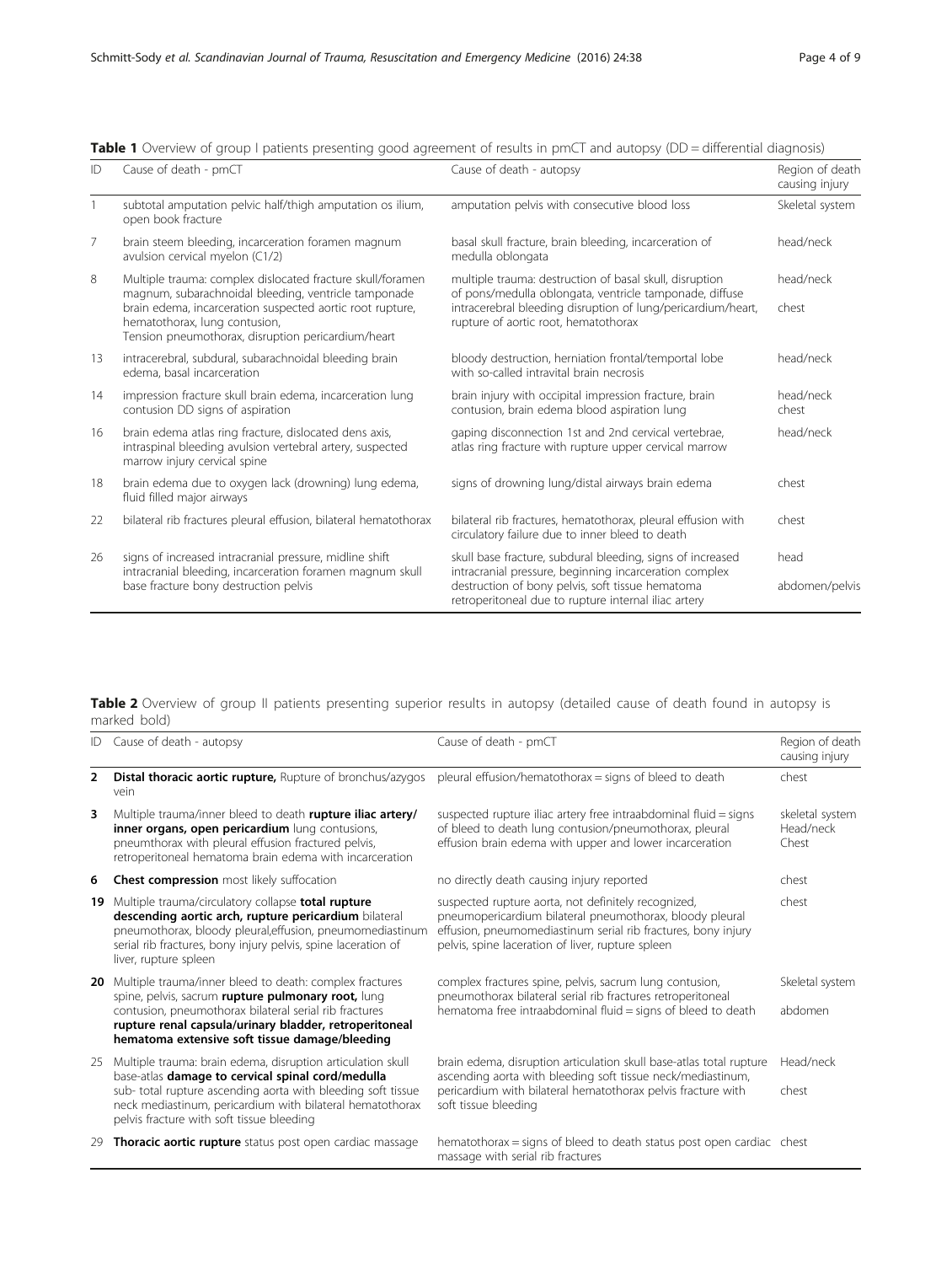<span id="page-4-0"></span>Table 3 Overview of group III patients with superior results on pmCT (additional findings on pmCT contributing to death but not majorly causing is marked bold)

| ID Cause of death - pmCT                                                                                                                                                  | Cause of death - autopsy                                                                                                    | Region causing<br>death |  |  |  |  |
|---------------------------------------------------------------------------------------------------------------------------------------------------------------------------|-----------------------------------------------------------------------------------------------------------------------------|-------------------------|--|--|--|--|
| 24 fracture orbita, midface fracture dens axis with displaced<br>fragment into spinal canal disruption pericardium with                                                   | fracture orbita, midface disruption pericardium with pericardial<br>tamponade lung contusion, bilateral pneumothorax, blood | Skeletal system         |  |  |  |  |
| pericardial tamponade lung contusion, bilateral pneumothorax,<br>blood occluded airways, serial rib fractures laceration<br>liver displaced hip joint/fracture acetabulum | serial rib fractures, lung disruption, soft tissue bleeding<br>laceration liver                                             | chest                   |  |  |  |  |

PmCT of one case showed a hematothorax suggesting a rupture of a lung bronchus or of the azygos vein but it was not possible to identify the exact source of bleeding on pmCT. Even on antemortem-CT with contrast agent no source of bleeding was described and detected respectively. In this specific case autopsy revealed a rupture of the thoracic aorta as cause of death (ID2) (see Fig. [2\)](#page-5-0). In another two cases, hematothorax was described on pmCT and considered as indirect sign of a rupture of a large vessel, but the final diagnosis was only possible in autopsy (ID19, 29). In one case antemortem CT images demonstrated a rupture of the aorta (ID25), however these findings were not detected on pmCT.

During resuscitation one case (ID6) underwent chest compression antemortem. However, in this case pmCT did not reveal any cause of death, but autopsy described suffocation as cause of death.

#### Group-III death-related diagnoses

PmCT reveald in this one case enrolled in group III a dislocated fracture of the second cervical vertebra. However this diagnosis was not described in autopsy. Overall this pmCT finding only contributed to death, but was not the relevant finding in terms of cause of death (see Fig. [3](#page-5-0)).

#### **Discussion**

The diagnostic value of pmCT in defining the cause of death in comparison to standard autopsy was studied. The primary analysis in terms of finding causes of death even if only indirect signs e.g. of bleed-todeath, were present, revealed that it is possible to define reliable causes of death on pmCT in 94.1 %. The secondary analysis comprised pmCT's ability to define exact causes of death including the exact anatomic localization in 52.9 %. In parallel autopsy yielded a distinct cause of death mostly due to parenchymal organ or vessel pathologies in 41.2 %. In contrast pmCT found more death-related information in 5.8 %. Therefore pmCT seem to be a useful diagnostic adjunct to unsuccsessful trauma room management enabling for immediate identification of cause of death and detailed information on skeletal and cerebral injuries, but also on gas formations.

In addition all dis- and advantages of both modalities were recorded. PmCT was superior to autopsy in diagnosing skeletal injuries and displaying pressure-in-situ (e.g. pneumothorax). As known from the literature, but also recognizable from our results, pmCT displayed cerebral pathologies well. However, native pmCT is less valuable in diagnosing parenchymal organs' or vascular pathologies considered as autopsy's major advantage.



Fig. 1 The soft-tissue-window of a cerebral CT of a young patient demonstrates the advantages of pmCT in terms of clearly showing intraventricular hemorrhage (a,\*), subarachnoidal bleeding (see white arrows) along with subdural hematoma (see black arrows) on the left side (see (b) without changing the pressure-in situ. The display of CT in the bone window additionally demonstrates the multiple fragment fracture (#) of the calvarium as well as massive free intracranial air (see white arrows)  $(c)$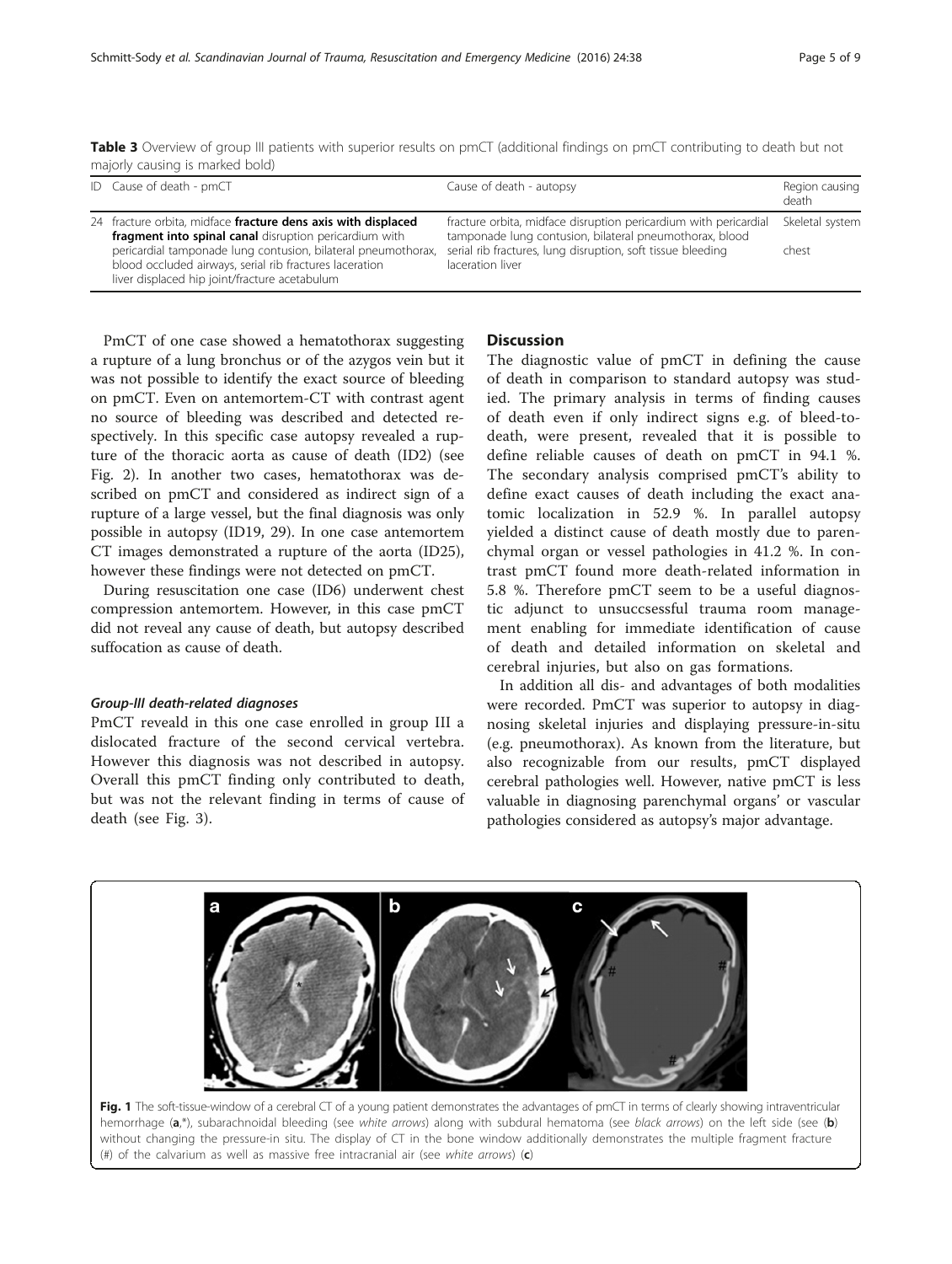<span id="page-5-0"></span>

In this context Hoey et al. evaluated [\[8](#page-7-0)] pmCT for finding causes of death in trauma patients. The authors analysed 12 patients with consecutive limited validity and transferability to a broader patient collective. Causes of death were divided in blunt head-, chest- and abdominal-trauma. A more detailed injury-analysis as presented allows for a deeper understanding of pmCTabilities finding reliable causes of death. The exact differentiation of topography and injury-type is crucial since CT provides different diagnostic ability depending on the body region and tissue to be examined.

Christe et al. [\[9](#page-7-0)] focused on sensitivity and specificity of pmCT in 34 abdominal trauma cases in comparison to autopsy. Comparable to our results the authors concluded that small organ injuries seem undetectable by CT leading to rather low sensitivity, but nevertheless most of the life-threatening liverinjuries considered as essential in forensic pathology were detected.

# Results

#### Group-I matching diagnoses

The predominant causes of death were injuries to the head and skeletal injuries mostly of the bony pelvis along with soft tissue damage and severe bleeding.

Skeletal injuries

Detection of bony pathologies especially fractures is excellent on pmCT comparable to the assessment of bones in clinical radiology [\[10,](#page-7-0) [8,](#page-7-0) [11](#page-7-0), [12\]](#page-7-0). In addition, pmCT is able to diagnose other skeletal injuries as stated in the literature [\[5,](#page-7-0) [7,](#page-7-0) [13](#page-7-0)–[16\]](#page-7-0). The comparison of injury-patterns in the head/neckregion as cause of death was in 41.2 % equivalent in pmCT and autopsy. This is particularly relevant considering the increased mortality of head injuries in trauma patients [[15](#page-7-0)]. However, some studies showed disadvantages of CT in detecting fractures with the exception of dislocated fractures or



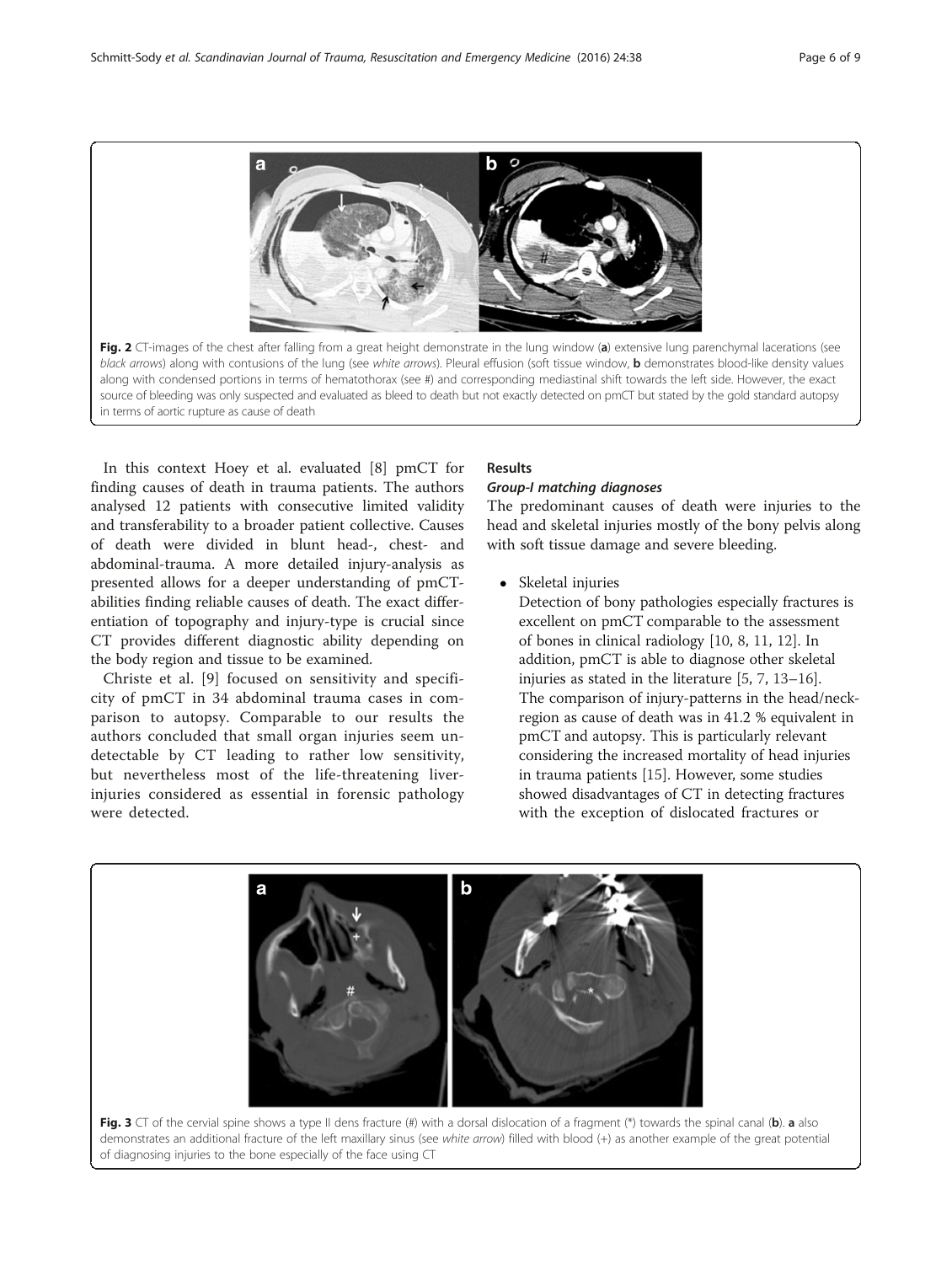In addition, fracture-diagnosis in regions difficult to reach in autopsy, e.g. pelvis or cervical spine, was superior on pmCT [[17\]](#page-7-0). Examining these regions in autopsy is substantially more complicated and also only possible in a destructive manner than interpreting CT-scans [[18\]](#page-7-0), therefore autopsy of e.g. the facial bones is only performed if certain evidence is given.

• Brain injuries

The presented results show the great ability of pmCT to diagnose traumatic pathologies of the brain. However, Jacobsen et al. found out that small bleedings and contusions were often not displayed on pmCT [[10](#page-7-0)]. However, our study-focus was the definition of causes of death whereas such small brain lesions are irrelevant and do not account for causes of death. Autopsy and pmCT were equal in diagnosing subdural, subarachnoidal hemorrhage and cerebral laceration [[10](#page-7-0)] whereas CT was superior in identifying epi- and subdural hemorrhage [\[17\]](#page-7-0), but also in detecting contusions. For diagnosing increased intracranial pressure CT is very-well eligible, since the brain is examined noninvasively without changing the pressure-ratio [[19](#page-7-0), [11](#page-7-0)].

• Postmortem changes

- In general for the evaluation of pmCT signs of decomposition always need to be considered. Possible microscopical postmortem changes are already present at the time of imaging but not yet explicitly detectable by CT, therefore not relevant for misdiagnosis or false-negative findings regarding the cause of death. Certain influence of the type of death is known on the formation of some postmortem phenomena, such as the development of cerebral gas embolization after resuscitation [\[20](#page-7-0)]. However, in general further research to define these and other artifacts is still necessary.
- Group-II Overlapping diagnoses Especially injuries of great vessels are difficult to diagnose on native CT. This limitation of pmCT is crucial, since vascular injuries form the second most common cause of death [\[21,](#page-7-0) [16,](#page-7-0) [22](#page-7-0)]. However, this limitation might be overcome by performing postmortem angiography, evaluated by Ross and Grabherr et al. substituting the missing circulation by a heart-lung-machine [[23](#page-7-0)]. In most group II cases diagnosis of hematothorax was considered as indirect sign of bleeding as cause of death in the primary analysis. However, the definite diagnosis including the exact localization was only provided

in autopsy or if contrast-enhanced antemortem CT was available for comparison.

Rib fractures are well displayed on CT, particularly if dislocated or with surrounding bleeding [\[11\]](#page-7-0). Furthermore, pmCT provides an overview of the injury-system and type as well as direction of impact [\[24\]](#page-8-0). Pneumothorax and tensionpneumothorax are very well displayed on pmCT. CT is also superior to autopsy in finding gas formations also applying to air embolism, air in the spinal canal and soft tissue emphysema [[17](#page-7-0), [21](#page-7-0), [16](#page-7-0), [25\]](#page-8-0). Postmortem-changes of the lung crucially depend on the time of examination after death. According to Stein et al. [\[26\]](#page-8-0) these changes complicate finding causes of death. Already two hours after death, the formation of inner livor mortis begins. CT will show a densification of the lung parenchyma [[27](#page-8-0)]. Particularly in trauma-patients, antemortem multiple trauma CT-scans can help to differentiate postmortem changes from injuries, such as lung hemorrhage or contusion. All in all postmortem-changes and their presentation in imaging need further research as mentioned above.

 Group-III death-related diagnoses PmCT of the only group III case demonstrates a dens-fracture type III (AndersonD'Alonzo), with discrete dorsal dislocation and fragment protrusion into the spinal canal. This case presents the distinct advantages of pmCT in easily evaluating body regions such as the cervical spine compared to autopsy. Available three-dimensional display allow for an easy assessment of dislocation [\[28](#page-8-0)]. It is shown in general that additional CT-scans before autopsy can help to rule out eventualities, since the injury pattern and its impact is not always well predictable. Scholing et al. described that CT displayed a number of injuries not found in autopsy [\[2\]](#page-7-0).

# Limitations

PmCT is a non-invasive valuable imaging-technique with only decades of experience. Autopsy owns hundreds years of experience and an unlimited field of examination. However, several body regions are very difficult to access and in a destructive manner, so that pathologies in these regions are possibly missed if no indirect signs or certain evidence is [[17](#page-7-0)]. Most presented multiple trauma- and pmCT data were acquired on a 4-slice-CT-scanner with a broader layer thickness compared to CT-scanner of newer generations. Thus, pmCT-findings might be worse compared to autopsy especially regarding small brain pathologies. In this context the resolution of the CT-scanner plays an important role as stated in the literature [\[17\]](#page-7-0).

Since the radiologists evaluating pmCT were aware of the findings of antemortem multiple trauma CT scans a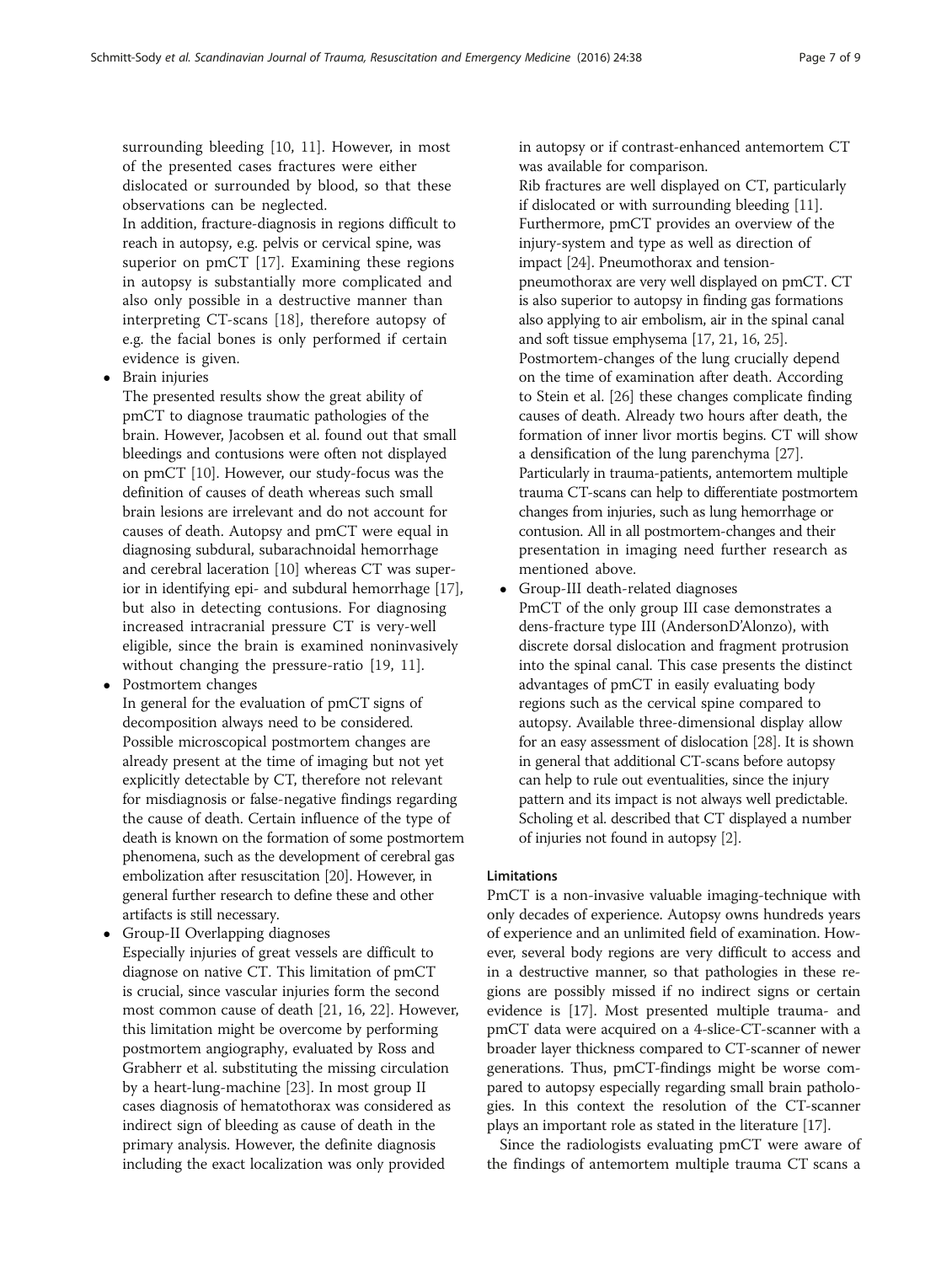<span id="page-7-0"></span>certain bias in finding additional information on pmCT can not be excluded.

In this context a minor limitation is the relatively small number of patients enrolled, the descriptive analysis performed and its retrospective character.

In general trauma room care is managed by the traumateam consisting of one surgery-, one anesthesiology- and one radiology fellow. The trauma team reaches consensus decisions regarding diagnostics and therapy, but also regarding the performance of pmCT as actually presented. The primary endpoint for performing pmCT was the possibility to confirm/detect causes of death, whereas the secondary endpoint was the possiblity to find missed but treatable injuries. Otherwise if a multiple trauma patient died due to unknown or not obvious reasons the trauma team would go home with potentially evolving emotional stress since they would not have been certain they had done everything possible to save the patient's life.

### Conclusion

Due to decreasing numbers of autopsies and technical development in radiology and CT especially, the possibility of finding causes of death by pmCT was studied. PmCT is useful in trauma victims who died in the trauma room providing immediate identification of causes of death and detailed information on especially bony lesions, but also of brain injuries and gas formations. In 16/17 patients pmCT was able to find reliable causes of death right after death was declared. However, a more detailed analysis showed that in 10/17 cases it was also possible to find the exact and more detailed cause of death in pmCT correspondingly to autopsy, whereas autopsy revealed additional information regarding causes of death in the remaining seven cases. It is advisable to perform pmCT especially when consent to autopsy is missing to gain information about possible causes of death and to rule out the possibility of clinical errors since CT presents a noninvasive alternative to evaluate diagnosis and therapy. Thus pmCT will play an increasingly important role in legal medicine in the future.

#### Competing interests

The authors declare they have no competing interests.

#### Authors' contributions

MSM contributed significantly by editing and writing the entire manuscript. SMK was responsible for data acquisition and analysis. MFR edited the manuscript and was significantly involved in the discussion of the data in context with the actual literature. KGK contributed to the manuscript by setting up the study design as well by critically revising the manuscript. OP contributed to the manuscript by critically reviewing it as well as by interpreting the data. CK was significantly involved in the data analysis, interpretation as well as critically revision of the manuscript. SK contributed to the manuscript by critically evaluating study design, data interpretation as well as critically revising the manuscript. Overall all authors read and approved the final manuscript.

#### Received: 6 September 2015 Accepted: 18 March 2016 Published online: 29 March 2016

#### References

- 1. Federal Statistical Office. Wiesbaden, Germany 2008. Todesursachen in Deutschland- Gestorbene in Deutschland an ausgewaehlten Todesursachen 2007. [https://www.destatis.de/DE/ZahlenFakten/GesellschaftStaat/](https://www.destatis.de/DE/ZahlenFakten/GesellschaftStaat/Gesundheit/Todesursachen/Todesursachen.html) [Gesundheit/Todesursachen/Todesursachen.html](https://www.destatis.de/DE/ZahlenFakten/GesellschaftStaat/Gesundheit/Todesursachen/Todesursachen.html)
- 2. Scholing M, Saltzherr TP, Fung Kon Jin PH, Ponsen KJ, Reistma JB, Lameris JS, Goslings JC. The value of postmortem computed tomography as an alternative for autopsy in trauma victims: a systematic review. Eur Radiol. 2009;19(10):2333–41.
- 3. TraumaRegister, Germany DGU 2014 Sektion NIS Deutsche Gesellschaft fuer Unfallchirurgie. [http://www.traumaregister-dgu.de.](http://www.traumaregister-dgu.de)
- 4. Burton JL, Underwood J. Clinical, educational, and epidemiological value of autopsy. Lancet. 2007;369(9571):1471–80.
- 5. Brinkmann B, Du Chesne A, Vennemann B. Recent data for frequency of autopsy in Germany. Dtsch Med Wochenschr. 2002;127(15):791–5.
- 6. Eisenmenger W. Autopsy-as superfluous as goiter? Dtsch Med Wochenschr. 2001;126(10):257.
- 7. Farkash U, Scope A, Lynn M, Kugel C, Maor R, Abargel A, Eldad A. Preliminary experience with postmortem computed tomography in military penetrating trauma. J Trauma. 2000;48(2):303–8.
- Hoey BA, Cipolla J, Grossman MD, McQuacy N, Shukla PR, Stawicki SP, Stehly C, Hoffs WS. Postmortem computed tomography, "CATopsy", predicts cause of death in trauma patients. J Trauma. 2007;63(5):979–86.
- 9. Christe A, Ross S, Oesterhelweg L, Spendlove D, Boliger S, Vock P, Thali MJ. Abdominal trauma - sensitivity and specificity of postmortem noncontrast imaging findings compred with autopsy findings. J Trauma. 2009;66:1302–7.
- 10. Jacobsen C, Lynnerup N. Craniocerebral trauma–congruence between post-mortem computed tomography diagnoses and autopsy results: a 2-year retrospective study. Forensic Sci Int. 2010;194(1–3):9–14.
- 11. Poulsen K, Simonsen J. Computed tomography as routine in connection with medico-legal autopsies. Forensic Sci Int. 2007;171(2–3):190–7.
- 12. Yen K, Lblad KO, Scheurer E, Ozdoba C, Thali MJ, Aghayev E, Jackowski C, Anon J, Frickey N, Zwygart K, Weis J, Dirnhofer R. Post-mortem forensic neuroimaging: correlation of MSCT and MRI findings with autopsy results. Forensic Sci Int. 2007;173(1):21–35.
- 13. Dirnhofer R, Jackowski C, Vock P, Potter K, Thali MJ. VIRTOPSY: minimally invasive, imaging-guided virtual autopsy. Radiographics. 2006;26(5):1305–33.
- 14. Huber-Wagner S, Lefering R, Quick LM, Körner M, Kay MV, Pfeifer KJ, Reiser M, Mutschler W, Kanz KG. Effect of whole-body CT during trauma resuscitation on survival: a retrospective, multicentre study. Lancet. 2009; 373(9673):1455–61.
- 15. O'Donnell C, Woodford N. Post-mortem radiology–a new sub-speciality? Clin Radiol. 2008;63(11):1189–94.
- 16. Sochor MR, Trowbridge MJ, Boscak A, Maino JC, Maio RF. Postmortem computed tomography as an adjunct to autopsy for analyzing fatal motor vehicle crash injuries: results of a pilot study. J Trauma. 2008;65(3):659–65.
- 17. Paperno S, Riepert T, Krug B, Rothschild MA, Schultes A, Staak M, Lackner L. Value of postmortem computed tomography in comparison to autopsy. Röfo. 2005;177(1):130–6.
- 18. Yen K, Sonnenschein M, Thali MJ, Ozdoba C, Weis J, Zwygart K, Aghayev E, Jackowski C, Drinhofer R. Postmortem multislice computed tomography and magnetic resonance imaging of odontoid fractures, atlantoaxial distractions and ascending medullary edema. Int J Legal Med. 2005;119(3): 129–36.
- 19. Shiotani S, Shiigai M, Ueno Y, Sakamoto N, Atake S, Kohno M, Suzuki M, Kimura H, Kikuchi K, Hayakawa H. Postmortem computed tomography findings as evidence of traffic accident-related fatal injury. Radiat Med. 2008;26(5):253–60.
- 20. Imanishi M, Nishimura A, Tabuse H, Miyamoto S, Sakaki T, Iwasaki S. Intracranial gas on CT after cardiopulmonary resuscitation: 4 cases. Neuroradiology. 1998;40(3):154–7.
- 21. Leth PM, Ibsen M. Abbreviated injury scale scoring in traffic fatalities: comparison of computerized tomography and autopsy. J Trauma. 2010; 68(6):1413–6.
- 22. Richens D, Field M, Neale M, Oakley C. The mechanism of injury in blunt traumatic rupture of the aorta. Eur J Cardiothorac Surg. 2002;21(2):288–93.
- 23. Thali MJ, Yen K, Schweitzer W, Vock P, Boesch C, Ozdoba C, Schroth G, Ith M, Sonnenschein M, Doernhoefer T, Scheurer E, Plattner T, Dirnhofer R.